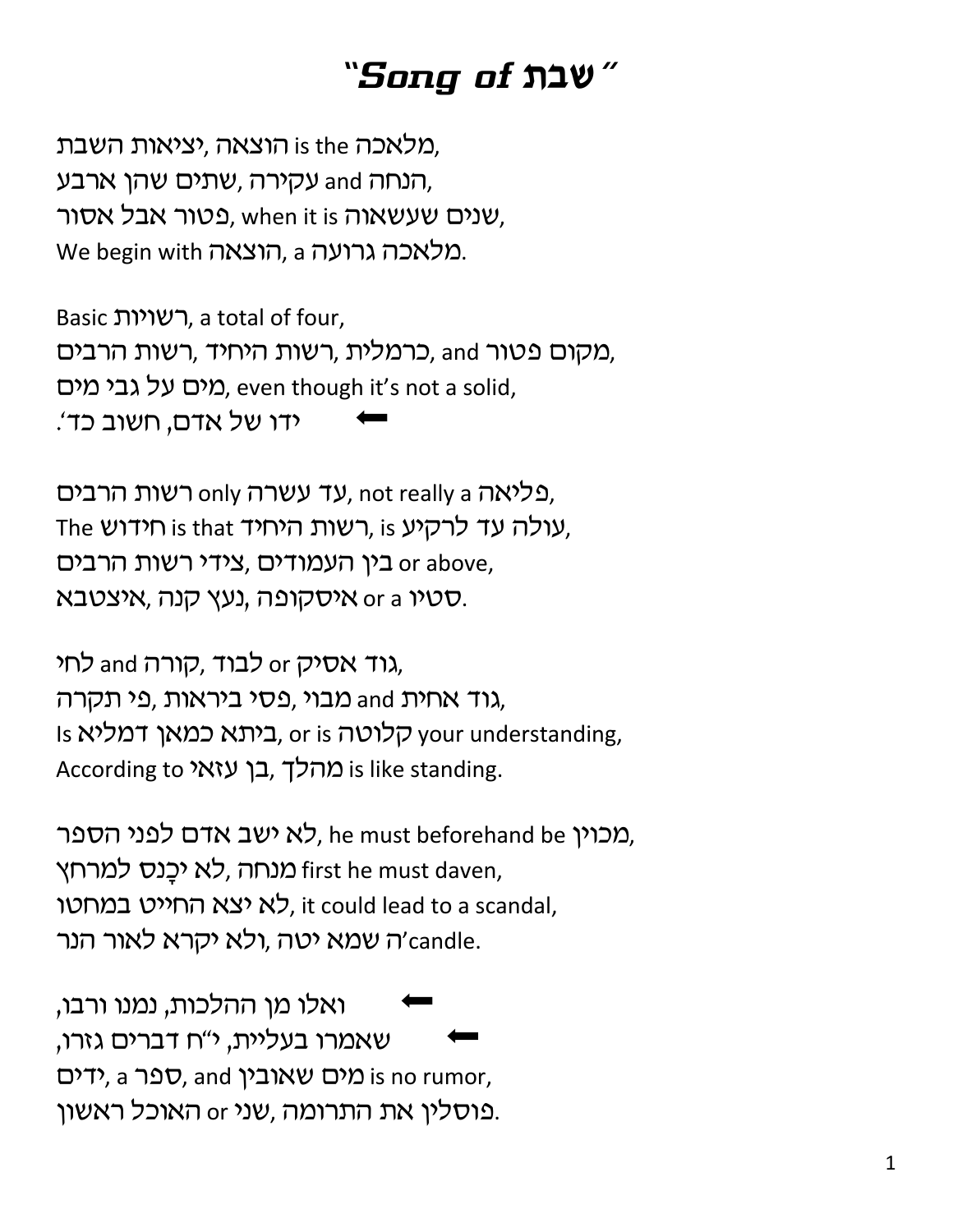If on ערב שבת, you began the מעשה. Can your שביתת כלים דאורייתא, is שביתת כלים דאוריית. Must it only be done מבעוד יום, got to know all the facts, Whether it's your ink or your traps, your wool or your flax.

,פרק במה מדליקין ,שבת for הדלקת נרות עונג we are speakin', כבוד שבת and עונג, about שלום בית לא בלכש ולא בחוסן, don't use wicks of flax, לא בזפת ולא בשעוה, no fuels of melted wax.

וונים what happened, in the times of the יוונים), The שמנים, found to be למא, all the bottles of שמנים, For eight days it burned, the מחלל that they were not בך שמן לשנה אחרת קבעום, ועשאום ימים טובים בהלל.

כבתה זקוק לה, do we relight what was extinguished, is distinguished, נר חנוכה, אסור להשתמש לאורה ברכה who can make the המדליק, who can make the המדליק, Does הנחה, or is it the הדלקה עושה מצוה.

Besides נר איש וביתו, are there more to light, According to הלל we add, but **שמאי** subtracts each night, נר חנוכה, קידוש or נרות is more dear, בנים תלמידי חכמים. one who is רגיל בנר.

The size and the makeup, of the materials within 'em, שעטנז and טומאת בגדים, using wool and linen, געים and טומאת שרץ. the גמרא discusses each case, A כאת requiring ,ציצית by a בגד.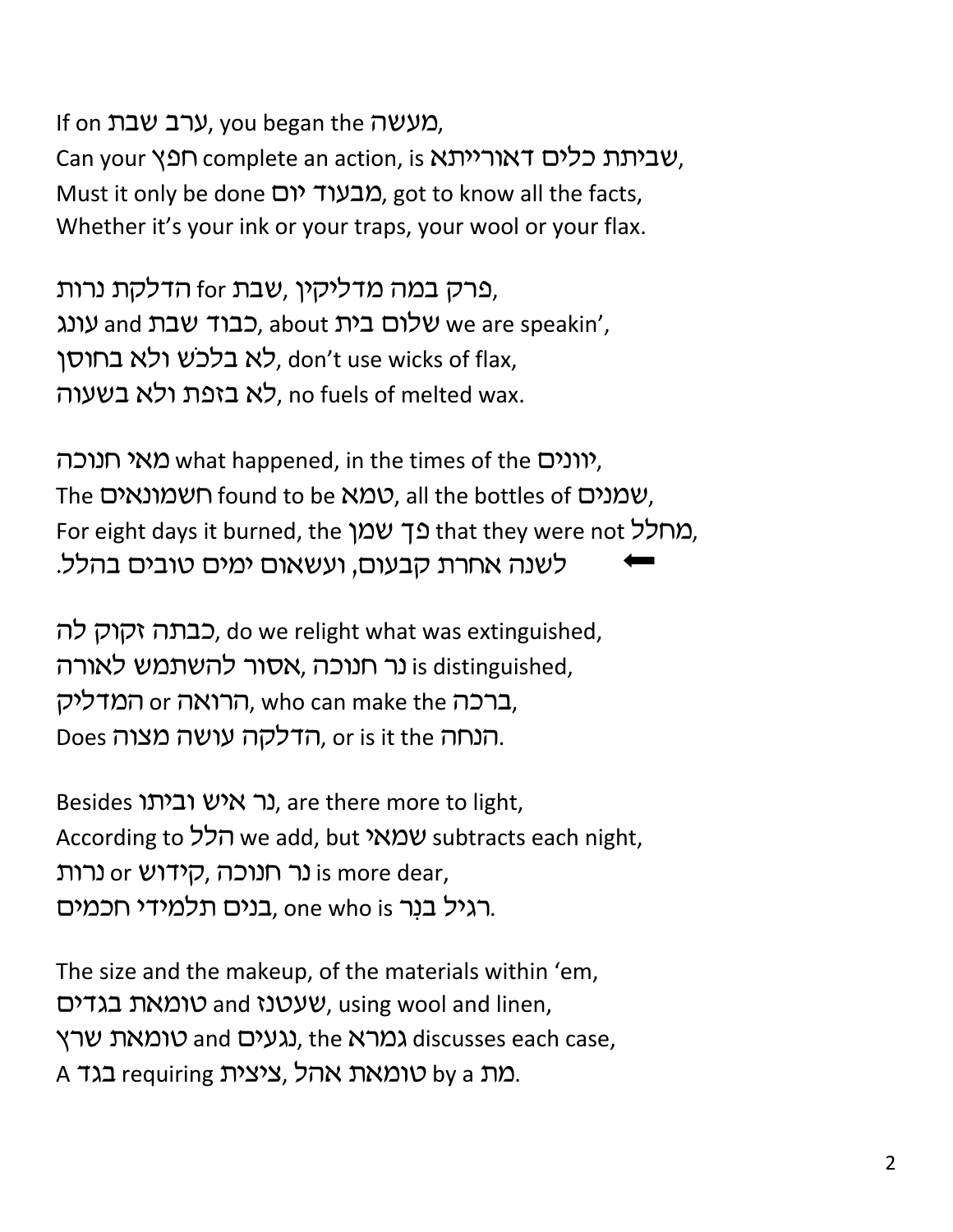Not to be stern like ועמאי, be like הלל, humble and mellow, What is hateful to you, do not do to your fellow, ohrcs ‡d one should say Friday, to make all aware, עשרתם, ערבתם, הדליקו את הנר.

When exactly is בין השמשות the נמרא, the בארא, כהרף עין or is it ,ספק יום ספק לילה, Check online for the zmanim, use AT&T or Verizon, משתשקע החמה, until a change in the horizon.

A כירה on a תבשיל a כופח, a בירה, Was it גרוף וקטום, is the issue תזרה, No הטמנה, if it is כמוסיף הבל, not in your wildest האלום, שמא יטמין ברמץ, שמא יחתה בגחלים.

, כראוי ,what is considered cooked המבשל בשבת במאכל בן דרוסאי when it's בשוגג יאכל, גזירה a עירוי is כלי שני or גלירה, Can you be כדירה in a על ידי אור or only מבשל בחמי טבריה.

To bathe in יד סולדת בו is נצונן, is דלדת כו too much heat, עבר אבר, כל גופו end feet, On כויך סוב cus cus מתיר צורך אוכל נפש, to satisfy the כוב, What exactly is תתוך. how far do we extend  $\Omega$ .

Will you be  $\mathbf{I}^{\mathbf{M}}$  for your action, if the result is not needed, A מלאכה שאינה צריכה לגופה. something positive was succeeded, לאוין is לאוין, you can count all your לאוין, Not ויענו מתכוין and מוקצה s cy'e cy's, by אינו מתכוין.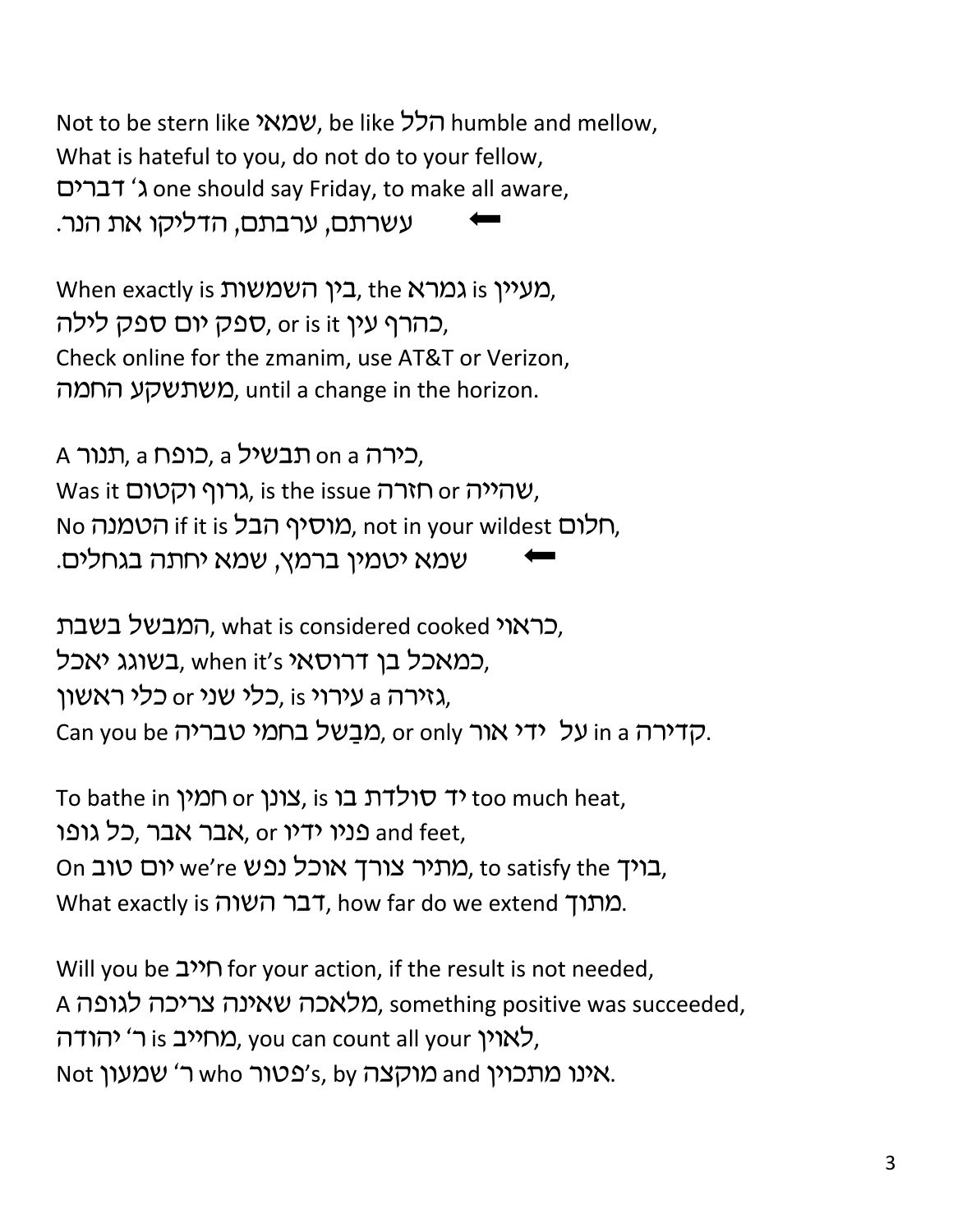The הוקצה, an item must be הוקצה, We begin with a group, of four types of מוקצה), מחמת ארסור, but the list is extensive, מוקצה מחמת מיאוס, or כ*ור*קצה it's expensive.

ממשות are not  $U$ כיח, they have no ממשות, It remains סיגו דאקצאי לבין השמשות, ומיגו השמש על ידי דבר אחר or על ידי דבר, wonder what the fuss is, בסיס or בערך מקומו. what makes something a באים.

A המור or רומור, or even something tamer, במה בהמה יוצאה, שביתת בהמה, If it's a משור a burden, for the המה it would be אסור To control it is נטירותא יתירתא a to control it is,

A yoke or a bell, a saddle or a collar, Would the owner pick it up if it fell, to save himself a dollar, To be שמירה כראוי to protect it, a שמירה כראוי An adornment to beautify, a תכשיט לנוי.

Can an  $\forall x$  walk out, with jewelry that behooves her, Not with an עיר של זהב, for an עאה חשובה, Ribbons in her hair, or a ring with a seal, Cotton in her ear, or a patch on her heel.

A yhaf, or a needle, would usually depend, Would the woman take it off, to show to a friend, False teeth or a patch, a stump with prosthetics, ,hrfb vtp a hairpiece, human or synthetics.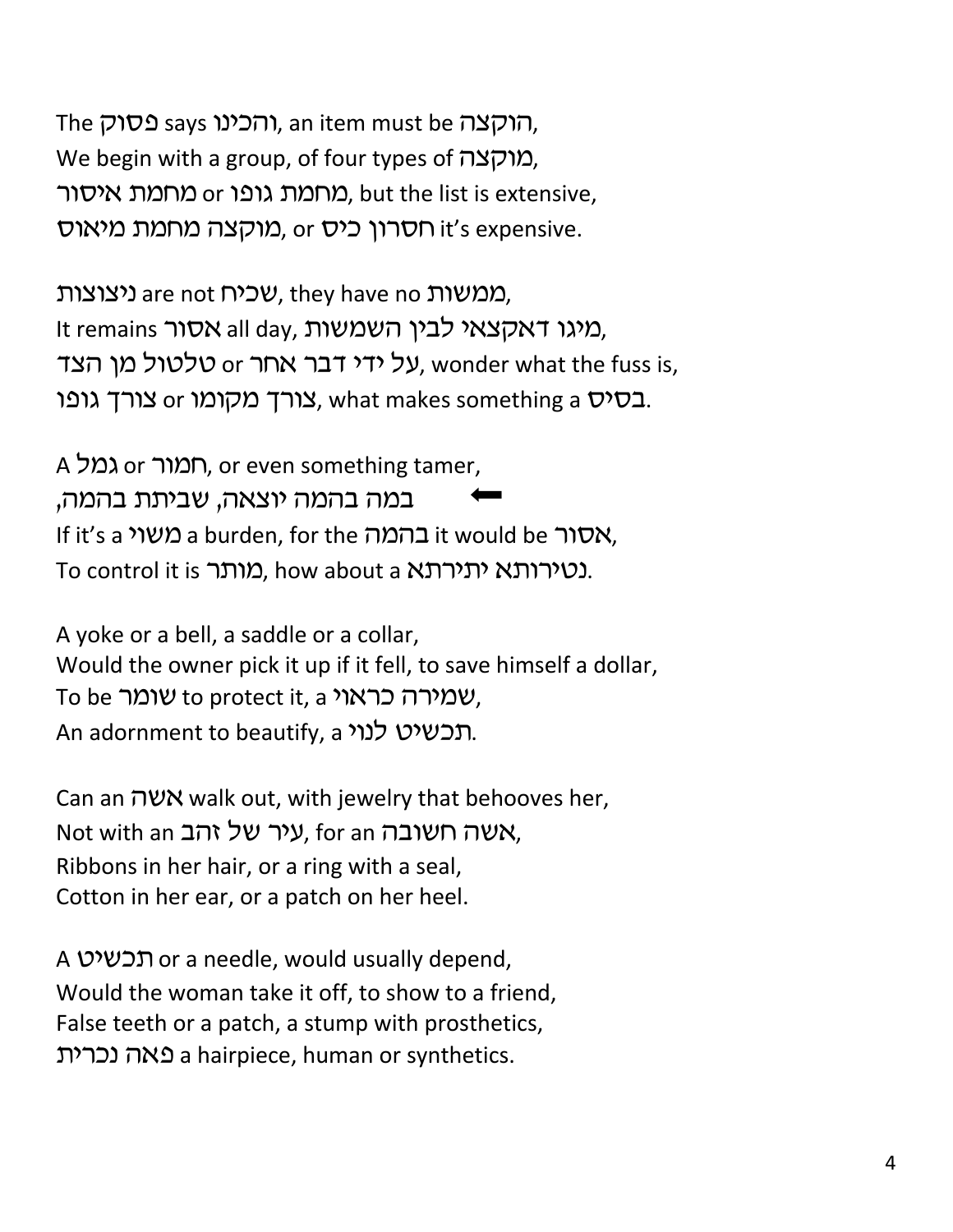No armor for him, or weapons for killin', No תפילין, or wearing וחמילין, Is it written by a מומחה, with or a prayer, Has it been proven to work, to wear a קמיע.

העלמות and ידיעות ,פרק כלל גדול, ,קרבנות and מלקות for ,מחלק are ידיעות Did he forget it was שבת, the moment he awakened, Is he וכלאכה but for the יודע עיקר שבת be is mistaken.

מנינא ,why do we need the מנינא העלמה with one שאם עשאן כולם, Let's start from the top, sowing is  $Y\rightarrow$ קורע is to plow, tearing is קורע.

קוצר is to gather, reaping is קוצר, קושר is to grind, and tying is יוחן, To bake is ר $\aleph$ ו. and kneading is  $\aleph$ , To sift is תורקד. and threshing is  $127$ .

ירה is to comb, to winnow is מנפּץ, Stretching thread is בורר stretching thread is בורר, IS is to trap,  $W\lambda$  is wool shearin', To slaughter is **שורט**, and threading *yut*.

ו מלבך is to tan, מלבך is to whiten, h מתיר is to salt, מתיר to untighten, To erase is בובע, to dye is צובע, To write is כותב, and removing threads is פוצע.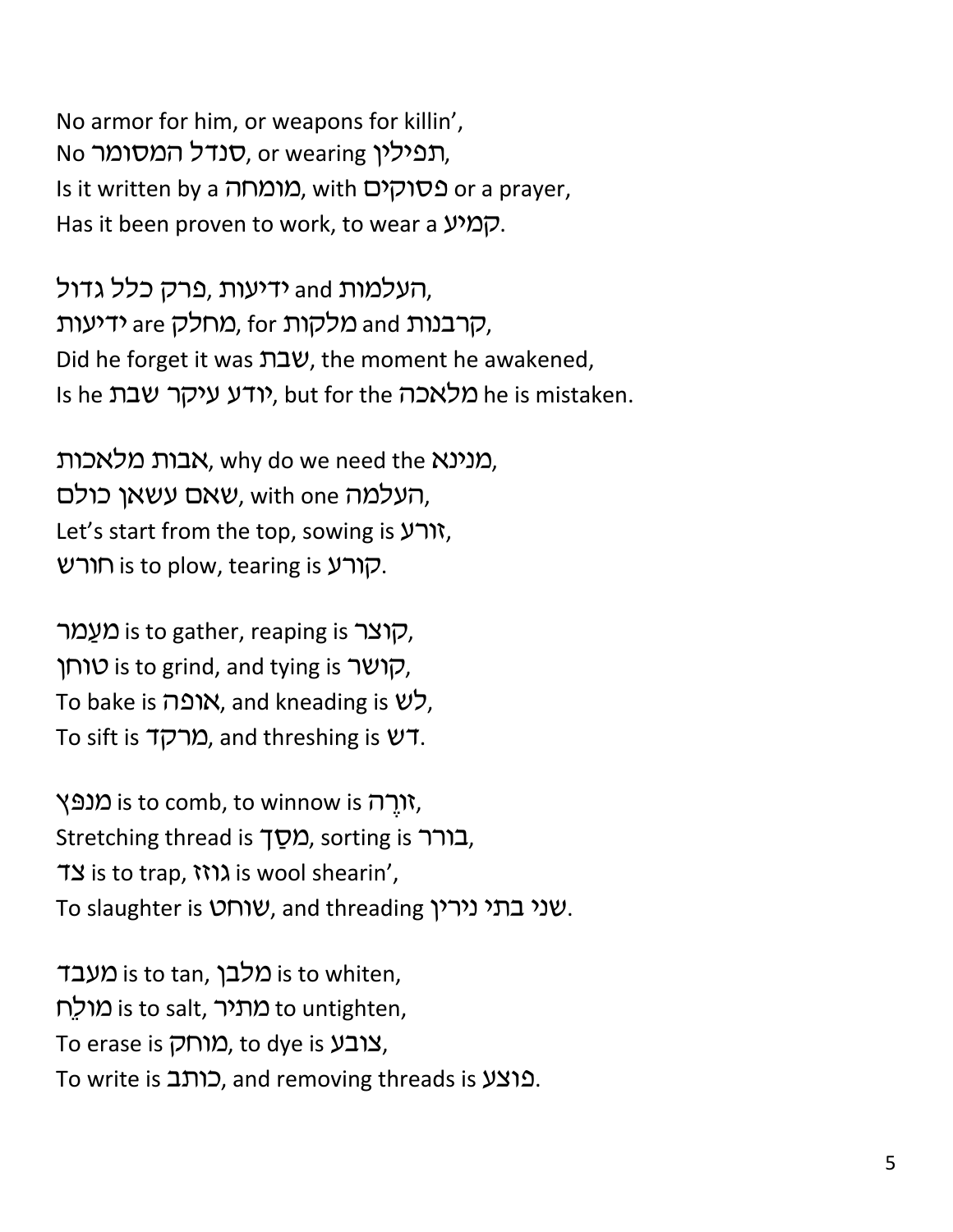Continuing the list, smoothing is הממחק מחתך is to demolish, and cutting is סותר. rpu, is to sew, עֻוֹה is spinning, Eונה is to build, and <u>מ</u>פשיט is skinning.

To extinguish is *מכבה*, and מעביר, is to kindle, To transfer is הוצאה, and הוצאה is to weave with a spindle, ומכה בפשיט is the final, blow to be done, ארבעים חסר ,אבות מלאכות one.

If it is בורר and כיד, you may be able to be בורר. A גורר allows you to be גורר, מטה כסא וספסל, אינה צריכה לגופה or אינו מתכוין, not what you needed or desired, Unique to עבת, where נתקיימה מחשבתו, whique to unique to

על מנת לכתוב is only על מנת אום, must be something productive, grue ומקלקל can't be כמקלקל, can't be במקלקל, can't be הורע נטילת נשמה or צובע, שוחט משום מאי מחייב. קשר של קיימא is not any knot, only a קושר.

רביעית a משקין ,המוציא אוכלין כגרוגרת, Food fit to be eaten, not spoiled or חמיאוס, כל הכשר להצניע, not thrown away - א וועק ווארפען, מצטרפין that are שוות that are כל שיעורין.

תורה in the פסוק from a מניין לעבודה זרה שמטמאה במשא, A boat can't become ומנין לספינה שהיא טהורה, How to arrange an UCKG, without any mingle, Plant some on each corner, and in the center a single.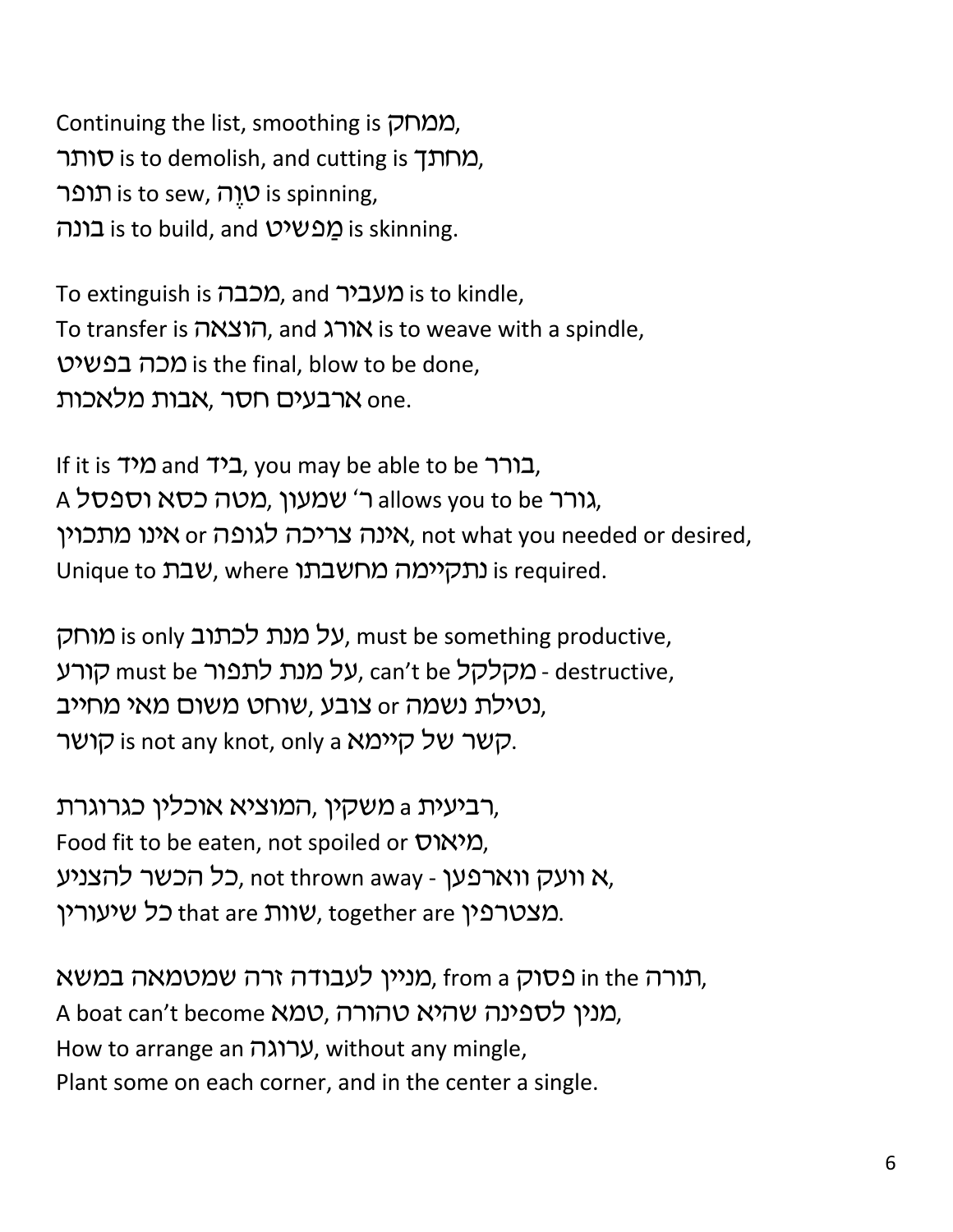Was בשבעה בו, or was it given בשעה בו, or was הוסיף מדעתו, יום אחד added משה, לשמה yet it was accepted כפה עליהם הר כגיגית, נעשה ונשמֲע following פרישה and הגבלה.

From בעשותה, we learn, העושה את כולה, שנים שעשאוה that's הוציאוה שנים, Is it the הפרשה, or the Germ or he it the in חצי שיעור do we combine two חצי גרוגרת.

The size of a fig or an olive, at times less or fewer, המצניע לזרע, ולדוגמא ולרפואה, תחומין דאורייתא לרבי עקיבא, whether you walk or you Uber, נתכוין לחתוך את התלוש, וחתך את המחובר.

הך דכתיבא sit only, הרך דכתיבא, is it only אמאי קרי ליה אב, הך דהוה במשכן חשיבא, The measurements of the קרשים, and the עגלות, we were y עבודת הלויים, ילפינו זורק ממושיט.

הבונה כל שהוא, ומלאכתו מתקיימת, Shabbos requires, a מלאכת מחשבת כתיבה, is found in the כאשכן, on the סרשים, for a  $\sigma$ , שם משמעון even, הכותב שני אותיות.

הזורק בכותל למעלה מי', כזורק באויר, 'כל המקלקלין פטורין, חוץ מחובל ומעביר הצד בהמה חיה, a fish or a gator, You're not מחוסר צידה if it's still כמחוסר צידה.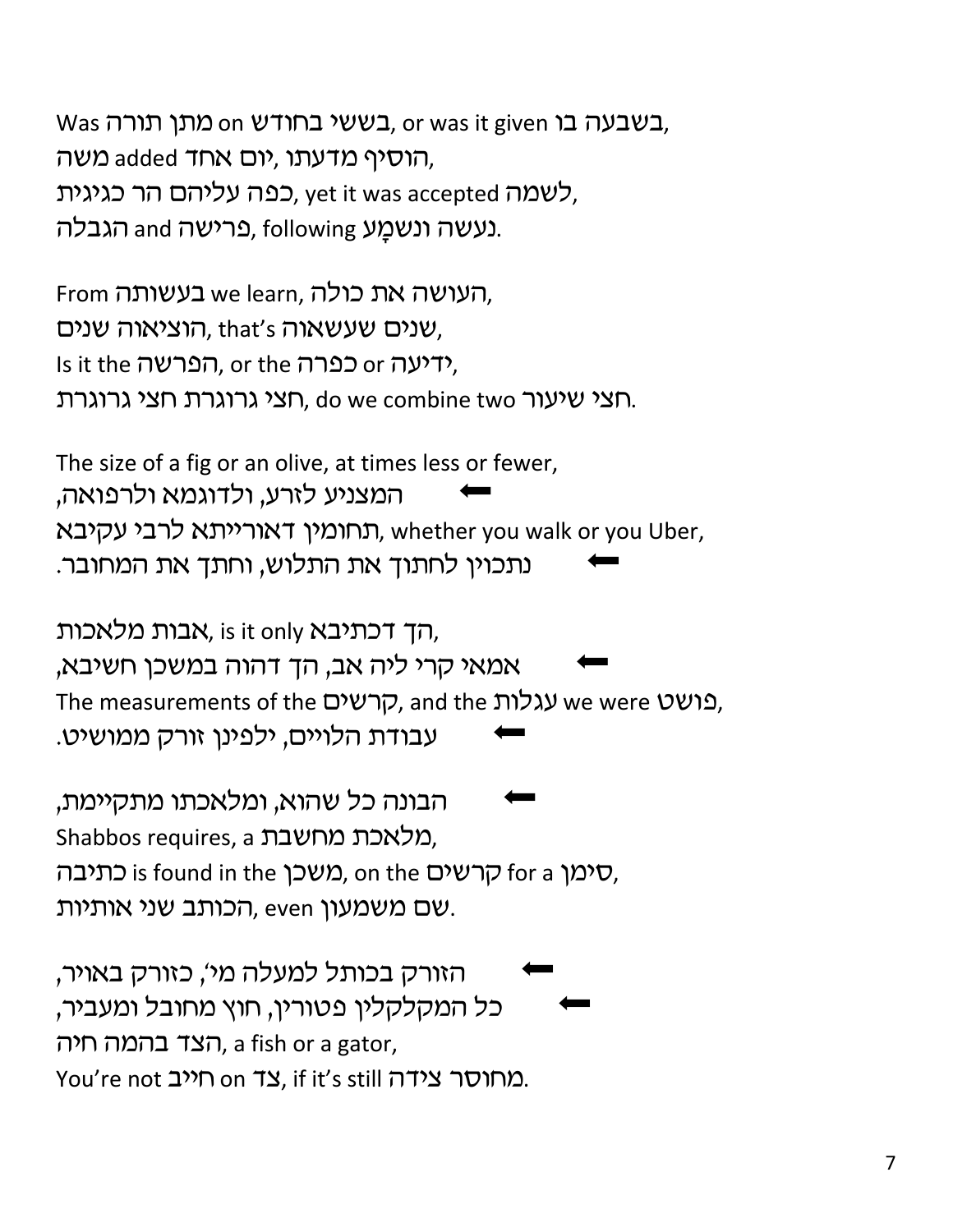Weaving on a loom, a בגד or a khybtch ומאנטיל. שתי וערב, vertical and horizontal, With a שבט, so strings are not tearin', To be שתי בתי נירין. to set up, to make שתי

Regarding the שיעורים for ברכים and for ועירות, עניים, כל ישראל בני מלכים ,always holds ר' שמעון, קושר ומתיר, for tying and securing, סנדל or השר הגמלים, professional and enduring.

לכאורה ,שוחט of תולדה a ,תבורה שאינה חוזרת, החובל בשמונה שרצים, האמורים בתורה, Not to heal or reduce pain, or even just to numb him, רפואה בשבת אסור, גזירת שחיקת סממנים.

וקראת לשבת עונג, וכבדתו מעשות דרכיך, Elevate your Shabbos בהילוך ובמלבוש, ;of creation. להקב"ה במעשה ,כל המתפלל ויכולו נעשה שותף שני מלאכי השרת מלוין לו לאדם, to check out his location.

What שמציל מפני הדליקה we are כתבי קודש, we must distinguish, Because ואדם בהול על ממנו, he may extinguish, Only כמזון שלש סעודות but can he be מערים. but can he be ohly something foolish, To carry to a ראבר מפולש, or a האבוי מפולש,

Is it וs it **מהכנו, from its original designation**, מיחזי דאזיל לחינגא, looks like the market is its destination, Is a לאו ה, thus avoiding a לאו, thus avoiding , Almost all are not מחייב, מאתולדה במקום אב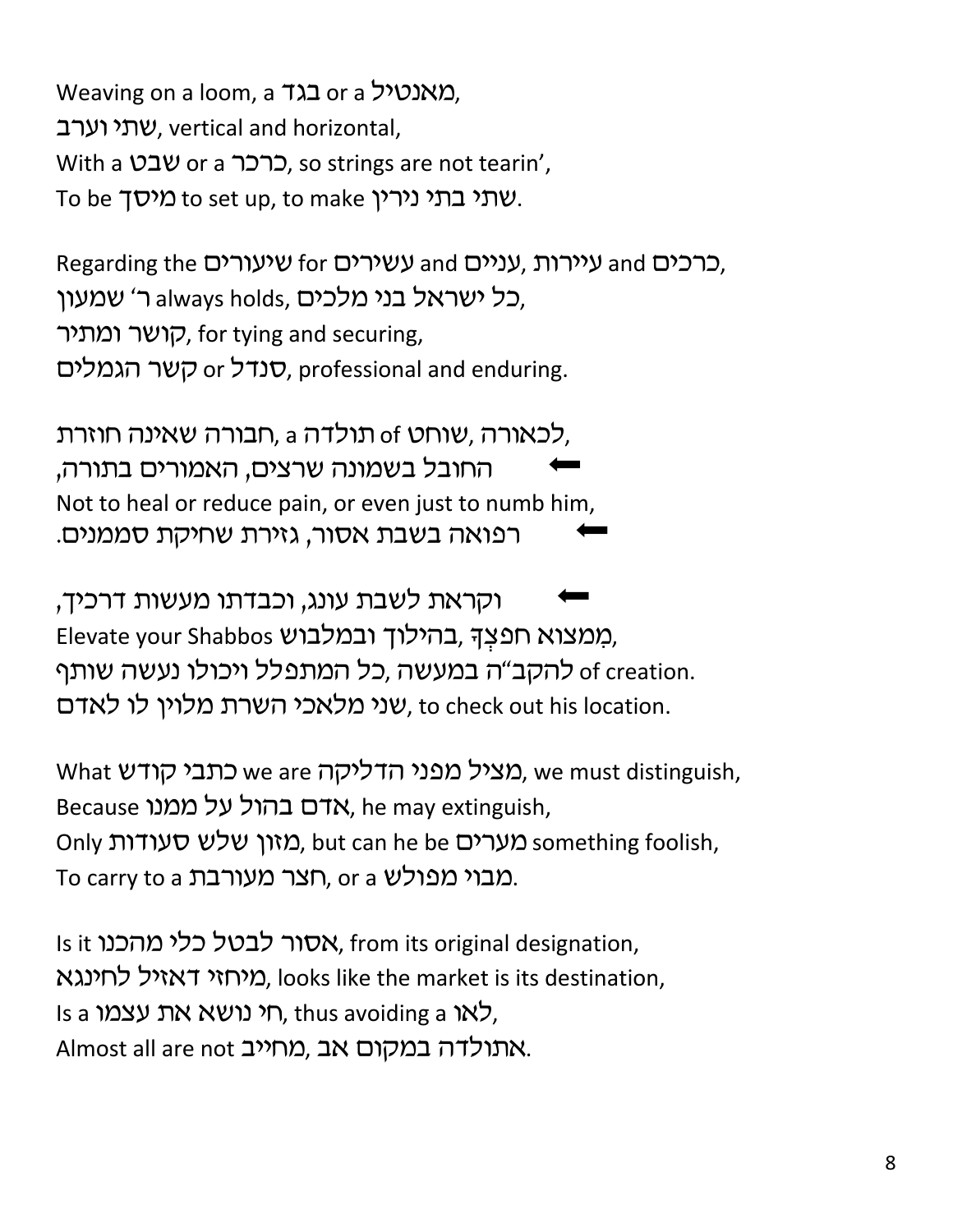At times we say מוטב שיהיו שוגגים, better left unspoken, The מוקצה status of שברי כלים, vessels that are broken, A ממילא came מעשה where the ממילא טפילה becomes כלי in a dish, the המוציא אוכלין.

A structure must be lasting, not a בנין עראי. The details of שינו מכירו, and גוי by a אינו מכירו, מצטמק ויפה or מצטמק, is the cooking beneficial, בישול אחר בישול is an exception, and is there בישול אחר בישול.

כלי שמלאכתו לאיסור, a hammer or a nail, לצורך ושלא לצורך, מחמה לצל, one opinion, לויט only if it is tied, at least לויט When dealing with Cלים, is there ובנין, is there when dealing

How much are we ביטול בית המדרש, for מפנה, or an h כלים לר' נחמיה, אין נוטלין אלא לצורך, When to listen to a יולדת or יולדת, when she says האינה צריכה, פסיק רישיה דלא ניחא and גרם כיבוי and בעסיק רישיה.

חילול שבת חלילה is there ,מצות ברית מילה, 'כל מלאכה שאפשר לעשותה, ר' אליעזר דמילה An איזמל, how far is the הצבה, The preparations for the actual מכשירי מצוה.

מרחיצין and beforehand עושין כל צרכי מילה, If they are 20 מעכב, go back for the ithe it No אופן in any ספק, or a בן שמונה or אנדרוגינוס, Not a יוצא דופן. or a נולד בן השמשות.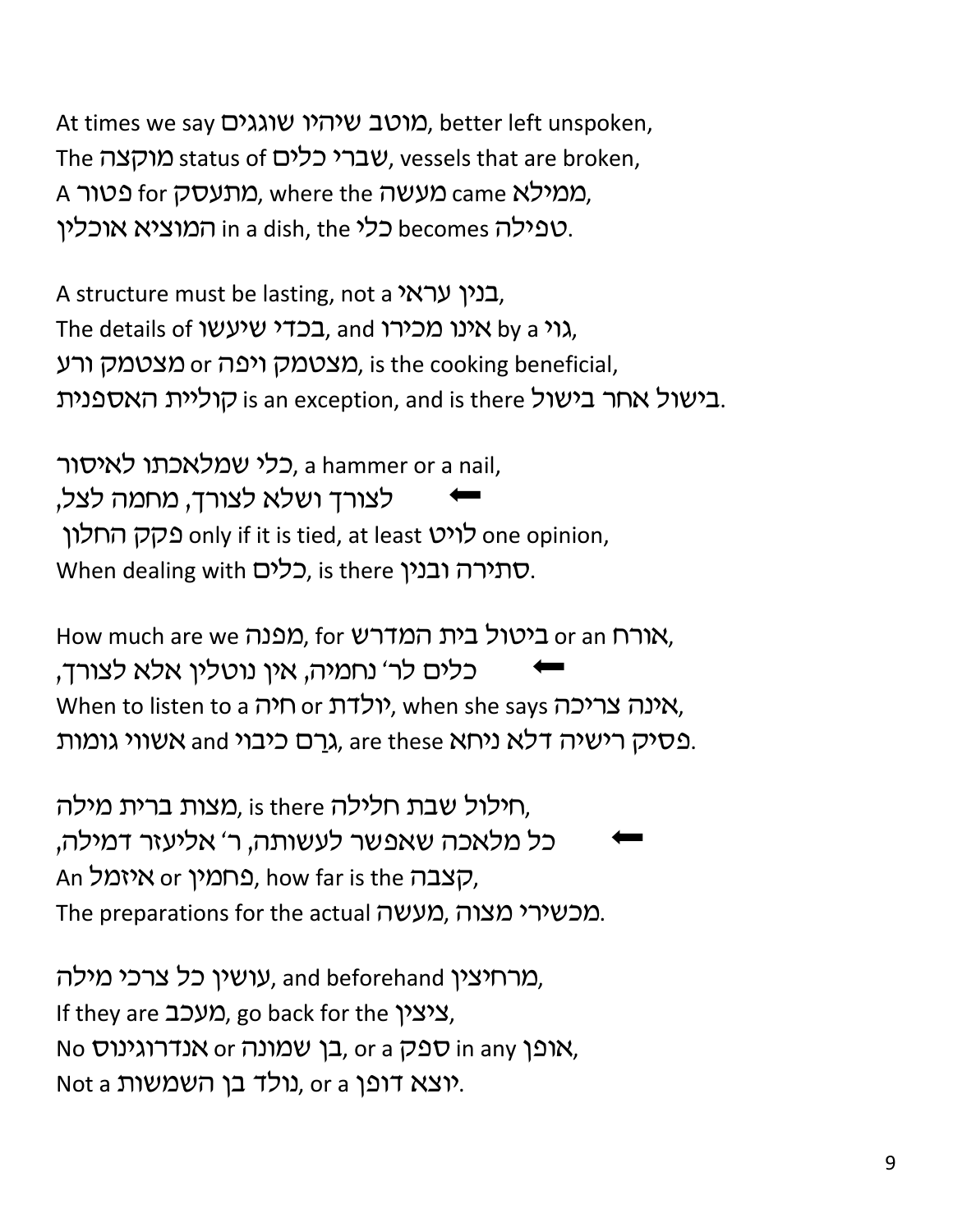אין תולין את המשמרת, no hanging a strainer, אין בנין בכלי, a barrel or container, אין סוחטין את הפירות, even if no בלי, he uses, דש or עחיטה מפרק, if the juice is squeezed or oozes.

עצמות וקליפין, can't just move and take it, Crumbs and peels, with a שינוי you can shake it, מנענעו בגופו, טלטול מן הצד, לא אמרו ככר או תינוק, אלא למת בלבד.

מחזי כבונה, עשיית אוהל, מראית עין, עובדא דחול, סוחט אדם אשכול של ענבים, לתוך הקדירה, Only ברירה of איסור, for the פסולת מן האוכלין.

No הלויני, don't say כוקח וממכר, שמא יקרא בשטר הדיוטות, instead use השאילני, תקנות not included in the חשבונות של מצוה, ותינוק ללמדו ספר, ולשדך הבנות.

מי שהחשיך בדרך give the מי שהחשיך (בדרך his purse, אדם בהול על ממונו, we're afraid he may do worse, המחמר אחר בהמתו, careful what you're doin', מפירין נדרים לצורך, and מחתכין את הדלועין.

הדרן עלך מסכת שבת, והדרן עלך, לא נתנשי מנך מסכת שבת, ולא תתנשי מנן, הערב נא ה' אלקינו, את דברי תורתך, ברוך אתה ה', למדני חקיך.